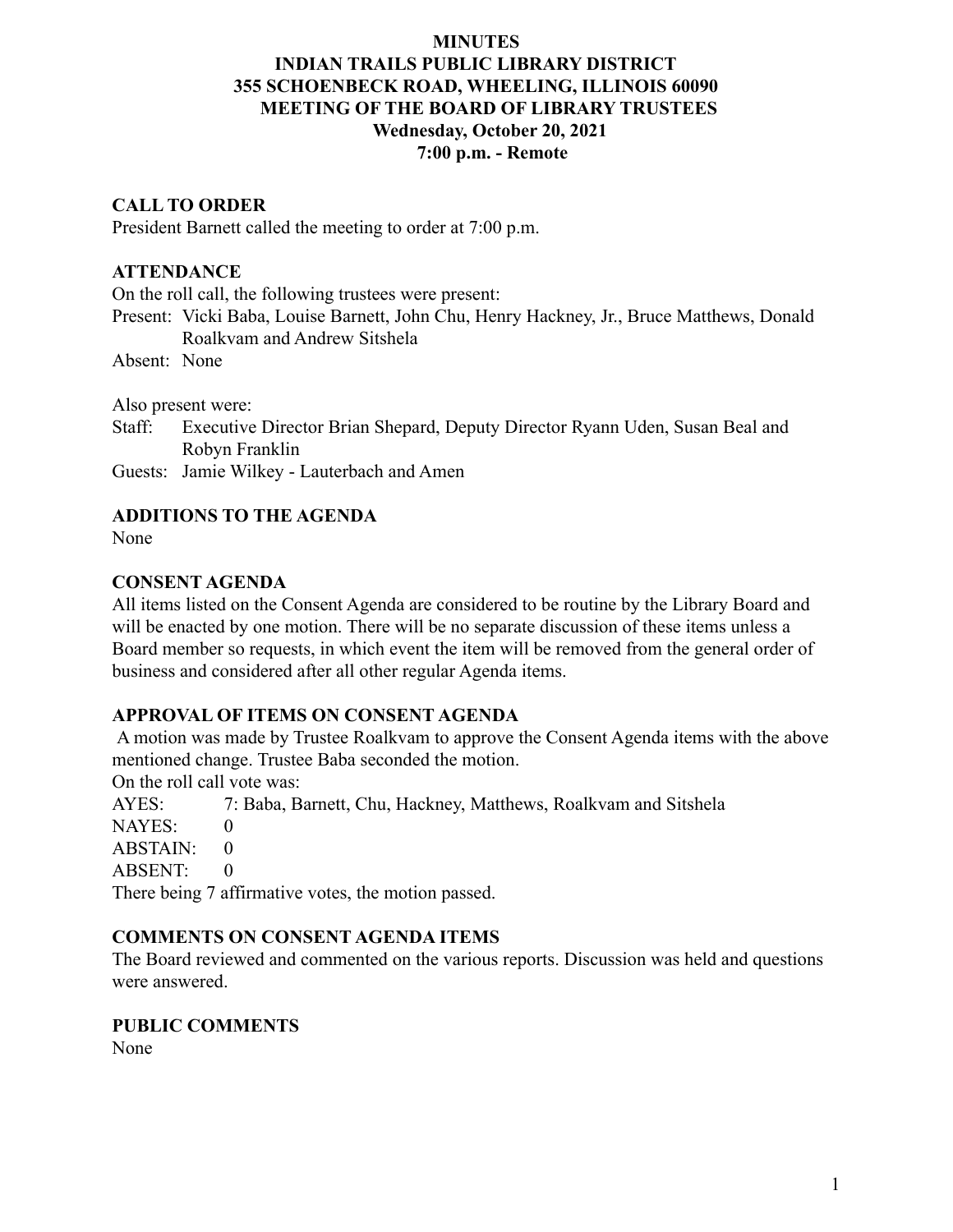## **MINUTES INDIAN TRAILS PUBLIC LIBRARY DISTRICT 355 SCHOENBECK ROAD, WHEELING, ILLINOIS 60090 MEETING OF THE BOARD OF LIBRARY TRUSTEES Wednesday, October 20, 2021 7:00 p.m. - Remote**

A motion was made by Trustee Matthews to move the audit presentation to after the Public Comments. Trustee Roalkvam seconded the motion.

On the roll call vote was:

AYES: 7: Baba, Barnett, Chu, Hackney, Matthews, Roalkvam and Sitshela NAYES: 0  $ABSTAIN: 0$ ABSENT: 0 There being 7 affirmative votes, the motion passed.

## **NEW BUSINESS**

## **FY2020-2021 Audit Presentation**

Jamie Wilkey, of Lauterbach & Amen, presented the audited financial reports for the 2020-2021 fiscal year. Discussion was held and questions were answered. After reviewing the 2020-2021 Fiscal Year Reports, Trustee Matthews made a motion to accept the 2020-2021 Fiscal Year Audited Financial Reports as presented. Trustee Sitshela seconded the motion.

On the roll call vote was:

AYES: 7: Baba, Barnett, Chu, Hackney, Matthews, Roalkvam and Sitshela NAYES: 0  $ABSTAIN: 0$ ABSENT: 0 There being 7 affirmative votes, the motion passed.

## **UNFINISHED BUSINESS**

## **Policy Updates**

Trustee Hackney made a motion to approve the following policies as presented with an effective date of November 1, 2021. Trustee Roalkvam seconded the motion.

2.14 Launch Pad

- 3.10 Member Confidentiality
- 3.11 Identity Protection
- 3.51 Reference Services
- 3.52 Library Programming
- 3.53 Outreach and Homebound Services

On the roll call vote was:

AYES: 7: Baba, Barnett, Chu, Hackney, Matthews, Roalkvam and Sitshela

NAYES: 0

- $ABSTAIN: 0$
- ABSENT: 0

There being 7 affirmative votes, the motion passed.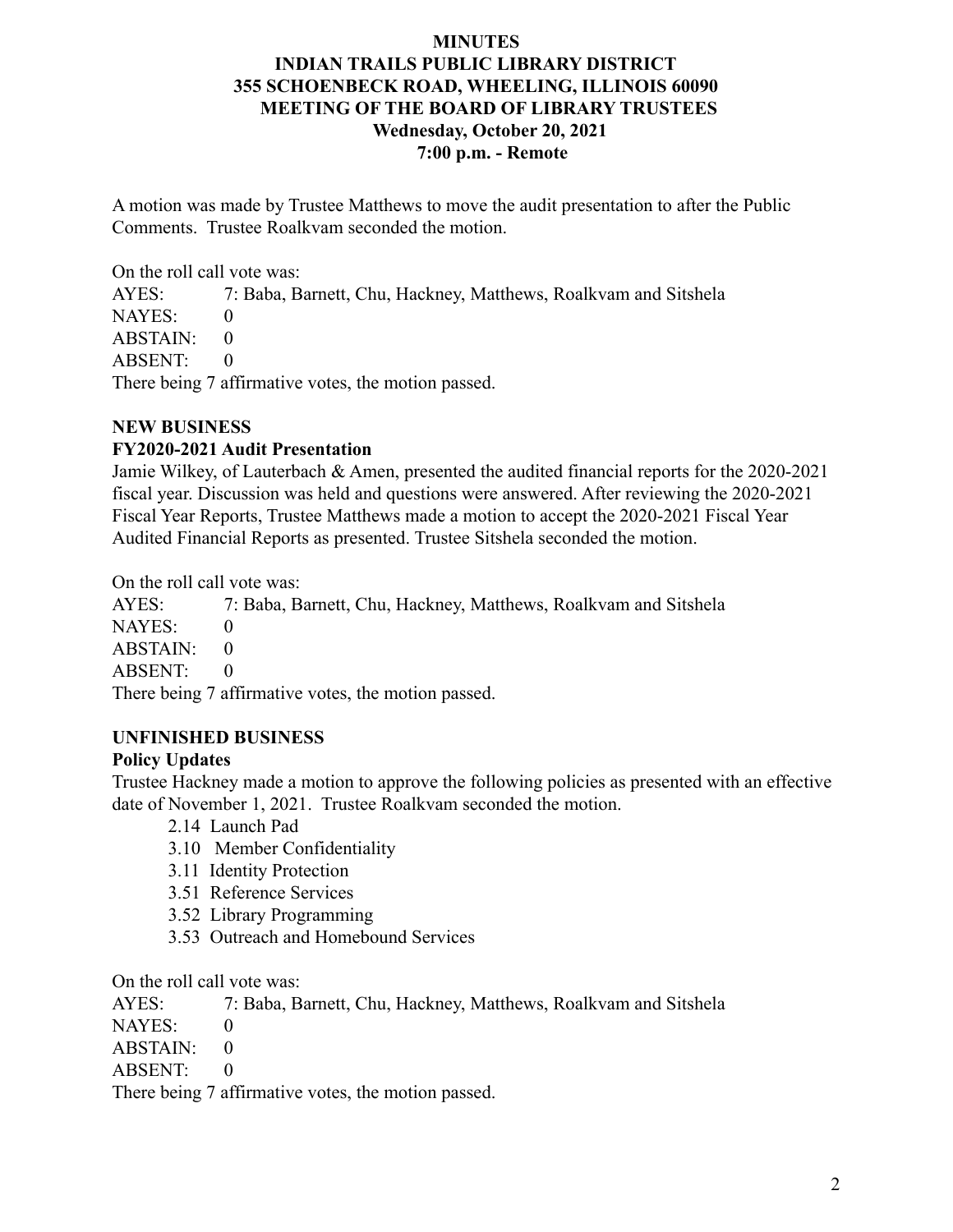### **MINUTES**

# **INDIAN TRAILS PUBLIC LIBRARY DISTRICT 355 SCHOENBECK ROAD, WHEELING, ILLINOIS 60090 MEETING OF THE BOARD OF LIBRARY TRUSTEES Wednesday, October 20, 2021 7:00 p.m. - Remote**

### **Homebound Services Update**

Deputy Director Uden gave an update on the Homebound Services program that was started in January. She noted that between January 1 - September 30 there were 73 mailings of library materials to members with an average of 10 members receiving materials a month for this service at an average postage cost of \$37.00 per month. She also noted that from June 1 - September 30 there have been 61 deliveries to members at residential facilities. Deputy Director Uden said that a final update to the service will be provided again after the end of the year.

## **NEW BUSINESS**

# **Virtual Programs and Services Update**

Deputy Director Uden discussed the library service hours returning to 9:00pm. She noted that the number of visitors in September is about 41% of what we would have expected pre-pandemic and with an average of 485 visitors per day traffic remained fairly consistent. She also mentioned that we have returned to some in-person programs in September. Also, we are planning on bringing back additional youth services once vaccines are authorized for children aged 5-11.

## **Executive Director Compensation**

President Barnett discussed that she met with Executive Director Shepard to discuss his yearly performance evaluation. She thanked the other Trustees for their input and Trustee Baba for her assistance in revising the performance evaluation form. President Barnett made a motion to increase Executive Director Shepard's salary 3.75% effective with the October 20, 2021 payroll. In addition, he will receive an additional week of vacation added at his anniversary date. His technology allowance of \$500 per calendar year will also be continued. Trustee Matthews seconded the motion.

On the roll call vote was:

AYES: 7: Baba, Barnett, Chu, Hackney, Matthews, Roalkvam and Sitshela NAYES: 0 ABSTAIN: 0 ABSENT: 0 There being 7 affirmative votes, the motion passed.

## **TREASURER'S REPORT**

Trustee Matthews presented the financial reports. The funds were in balance with a total of \$8,869,587.93 at the end of September, 2021 in the various accounts. The reports were discussed and questions were answered.

## **IMET - UPDATE - FINAL**

Executive Director Shepard discussed that in January, 2014 the Library invested library funds into the Illinois Metropolitan Investment Fund (IMET). IMET is a consortium of public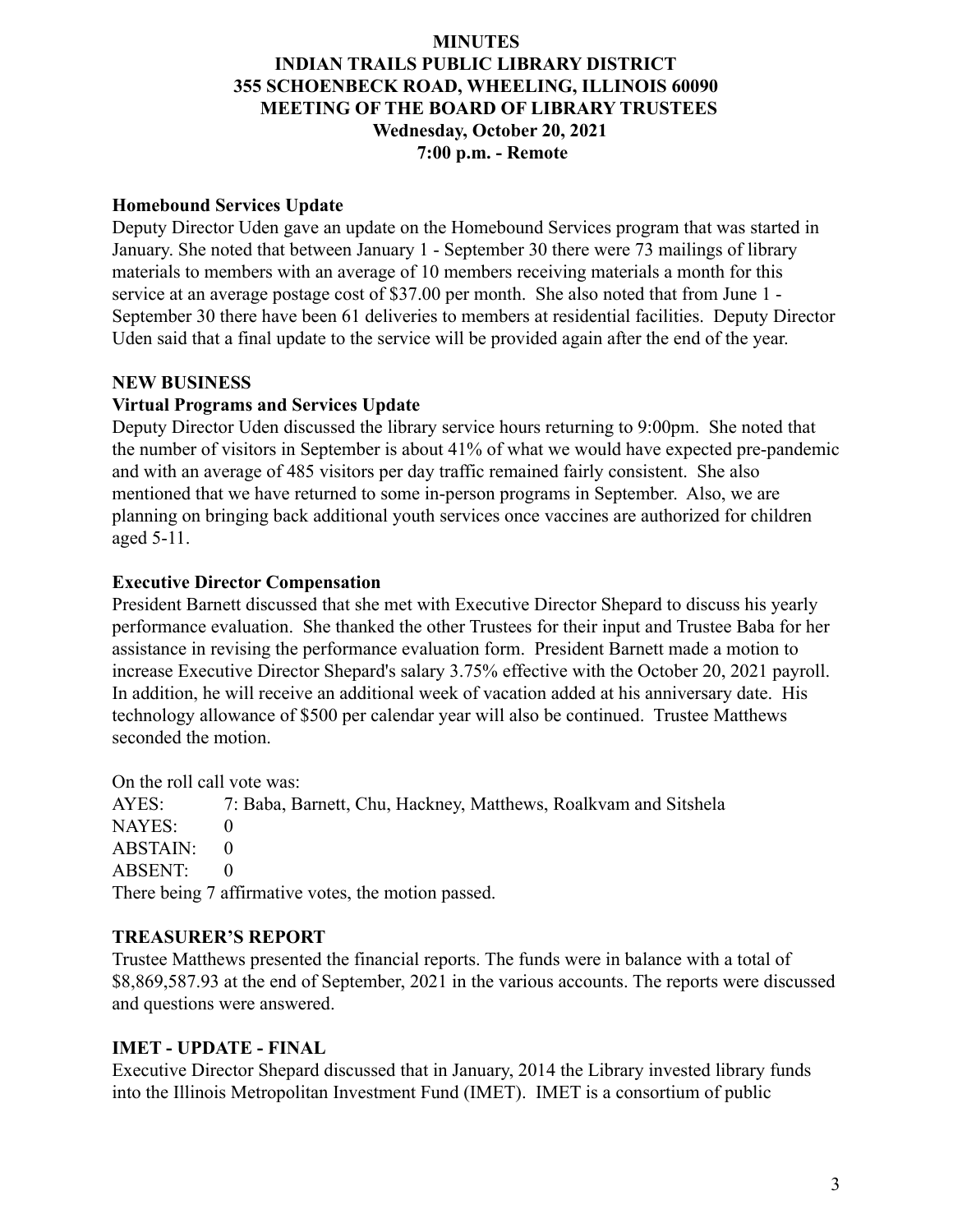### **MINUTES INDIAN TRAILS PUBLIC LIBRARY DISTRICT 355 SCHOENBECK ROAD, WHEELING, ILLINOIS 60090 MEETING OF THE BOARD OF LIBRARY TRUSTEES Wednesday, October 20, 2021 7:00 p.m. - Remote**

agencies that combines and invests funds to enhance the investment opportunities available and to increase the investment earnings to the benefit of the respective municipalities. In September of 2014, IMET was notified that certain repurchase agreements between Pennant Management, Inc. and IMET that were backed by First Farmers Financial, LLC (FFF) securities were in default, and that the loan documents from FFF were forged. IMET took legal action seeking repayment. The legal actions have been working their way through the courts, and have finally come to a conclusion.

At the conclusion of fiscal year 2014-2015, the Library's accountants recommended writing off the Library's investment that was involved in the FFF fraud, as it was uncertain when and/or if the amount would be repaid. Library staff wrote off the amount, which was equal to \$240,024. On September 15, 2021, the library received a check for \$9,151, bringing the total repayments to \$142,690 or 59.45%. Included with the payment was a letter stating that IMET does not anticipate any further recoveries or distributions. The final loss to the Library is \$97,334.

# **TREASURER'S WARRANT #868**

After reviewing selected invoices, Trustee Matthews made a motion to approve Warrant #868 for \$594,863.41. Trustee Roalkvam seconded the motion.

On the roll call vote was:

AYES: 7: Baba, Barnett, Chu, Hackney, Matthews, Roalkvam and Sitshela

NAYES: 0

ABSTAIN: 0

ABSENT: 0

There being 7 affirmative votes, the motion passed.

## **TREASURER'S WARRANT #869**

After reviewing selected invoices, Trustee Matthews made a motion to approve Warrant #869 for \$656,048.08. Trustee Roalkvam seconded the motion.

On the roll call vote was:

AYES: 6: Baba, Barnett, Chu, Matthews, Roalkvam and Sitshela

NAYES: 0

 $ABSTAIN: 0$ 

ABSENT: 1: Hackney (due to technical issues)

There being 6 affirmative votes, the motion passed.

## **PRESIDENT'S DISCUSSION**

President Barnett noted that Trustees Hackney and Sitshela participated in the virtual Illinois Library Association conference. She also mentioned that she saw the StoryWalk at Greenlakes Park, as well as the Little Free Library.